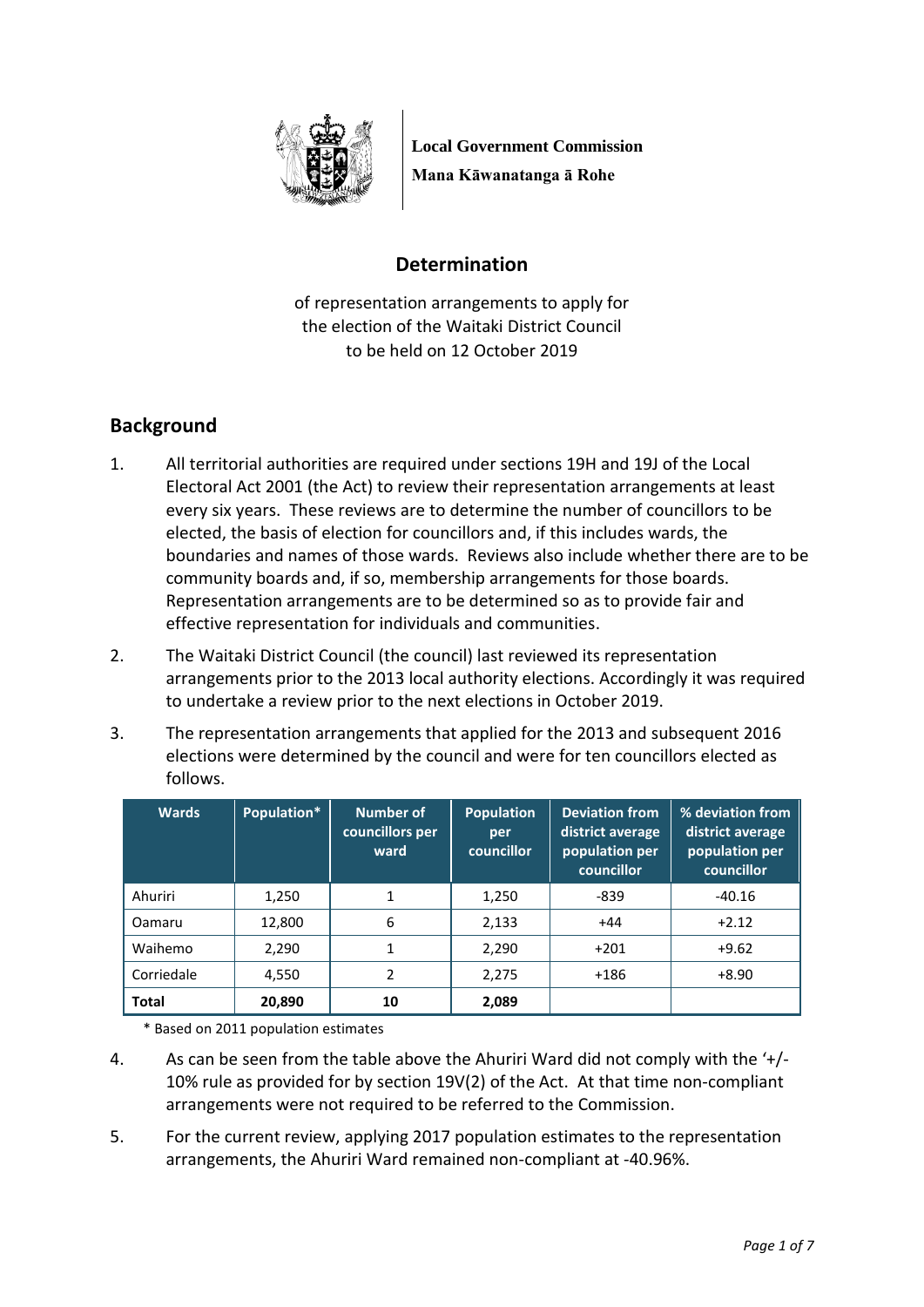6. On 31 July 2018 the council, under section 19I of the Act, resolved its initial representation proposal for its latest review. The proposal was for the retention of existing representation arrangements subject to the transfer of an area from the Corriedale Ward to the Ahuriri Ward to deal with the non-compliance of the latter ward. This change would make the southern boundary of the Ahuriri Ward the same as the boundary between the Canterbury Region and the Otago Region, with the Ahuriri Ward comprising all of that part of the Canterbury Region in Waitaki District. An associated change was to extend the Ahuriri Community to cover the same extended area as the Ahuriri Ward. The new boundary made the Ahuriri Ward somewhat more compliant, but still not totally compliant.

| <b>Wards</b> | Population* | <b>Number of</b><br>councillors per<br>ward | <b>Population</b><br>per<br>councillor | <b>Deviation from</b><br>district average<br>population per<br>councillor | % deviation from<br>district average<br>population per<br>councillor |
|--------------|-------------|---------------------------------------------|----------------------------------------|---------------------------------------------------------------------------|----------------------------------------------------------------------|
| Ahuriri      | 1,732       | 1                                           | 1,732                                  | $-487$                                                                    | $-21.95$                                                             |
| Oamaru       | 13,715      | 6                                           | 2,286                                  | $+67$                                                                     | $+3.02$                                                              |
| Waihemo      | 2,337       | 1                                           | 2337                                   | $+118$                                                                    | $+5.32$                                                              |
| Corriedale   | 4,408       | 2                                           | 2,204                                  | $-15$                                                                     | $-0.68$                                                              |
| <b>Total</b> | 22,190      | 10                                          | 2,219                                  |                                                                           |                                                                      |

7. This resulted in proposed arrangements as set out in the following table.

\* Based on 2017 population estimates.

- 8. The council notified its initial proposal on 15 August 2018.
- 9. By the end of the consultation period the council had received five submissions, four of which related directly to the extension of the Ahuriri Ward. Three of those four submissions supported the extension unequivocally. These included submissions from the Ahuriri Community Board and the Duntroon & Districts Development Association. They referred to links between Duntroon and areas to the north in the Ahuriri Ward, particularly Kurow<sup>1</sup>. The other submission relating to the Ahuriri Ward supported the approach being taken to representation issues but expressed some concern about the impact the new ward boundary would have on rates for the area being transferred to the Ahuriri Ward. In its consideration the council separated the issues of representation and rating and made its decision solely on representation issues. It agreed to further investigate the issues raised about the rating impact.
- 10. After considering the submissions, the council resolved to adopt its initial proposal as its final representation proposal.
- 11. No appeals against the final proposal were received. However, in accordance with section 19V(4) of the Act, the council has referred its decision for the Ahuriri Ward not to comply with the '+/-10% rule' to the Commission for determination.

### **Matters for determination by the Commission**

12. Section 19V(3)(a) of the Act makes it clear that if a territorial authority or the Commission considers that one or more of the following apply, wards may be defined

 $\overline{a}$ 

<sup>1</sup> Duntroon is in the area proposed to be included in the Ahuriri Ward.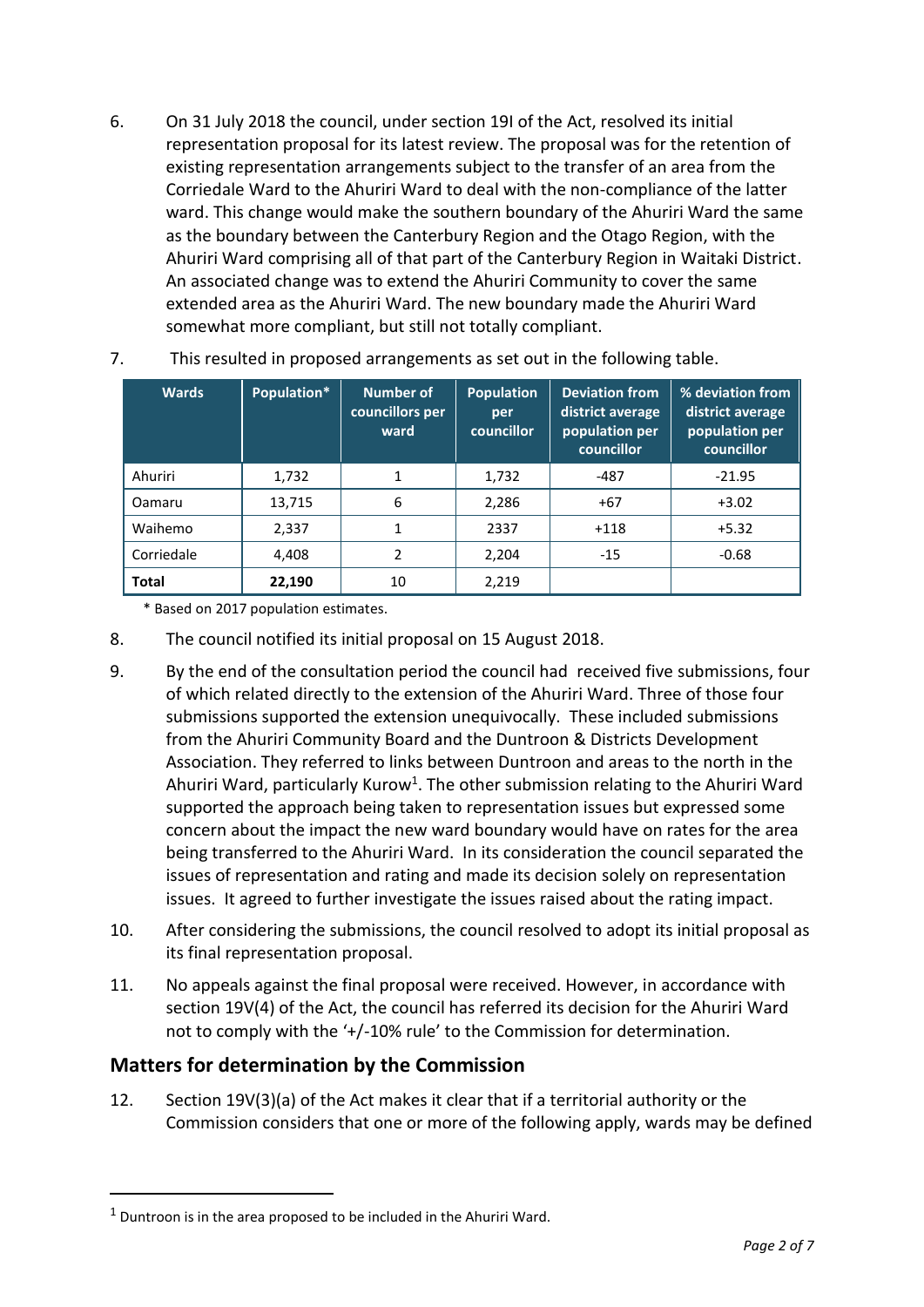and membership distributed between them in a way that does not comply with the '+/-10% rule':

- a. non-compliance is required for effective representation of communities of interest within island communities or isolated communities situated within the district of the territorial authority
- b. compliance would limit effective representation of communities of interest by dividing a community of interest between wards
- c. compliance would limit effective representation of communities of interest by uniting within a ward, two or more communities of interest with few commonalities of interest.
- 13. Section 19V(6) provides that on receiving a reference under subsection (4), the Commission must determine whether to:
	- a. uphold the decision of the territorial authority, or
	- b. alter that decision.
- 14. Accordingly, the matters for determination by the Commission are limited to the council's decision to have an Ahuriri Ward with one councillor, it not complying with the '+/-10% rule'. It is noted, however, that if the Commission does not uphold the council's decision, alteration of that decision may impact on the other ward arrangements.

#### *Key considerations*

- 15. Based on the legislative requirements, the Commission's *Guidelines for local authorities undertaking representation reviews* identify the following three key factors when considering representation proposals:
	- a. communities of interest
	- b. effective representation of communities of interest
	- c. fair representation for electors.

#### *Communities of interest*

- 16. The Guidelines identify three dimensions for recognising communities of interest:
	- 1. *perceptual:* a sense of identity and belonging to a defined area or locality as a result of factors such as distinctive geographical features, local history, demographics, economic and social activities
	- 2. *functional:* ability of the area to meet the needs of communities for services such as local schools, shopping areas, community and recreational facilities, employment, transport and communication links
	- 3. *political:* ability to represent the interests of local communities which includes non-council structures such as for local iwi and hapū, residents and ratepayer associations and the range of special interest groups.
- 17. In addition to evidence demonstrating communities of interest, evidence also needs to be considered about *differences* between neighbouring communities, i.e. that they may have "few commonalities of interest". This could include the demographic characteristics of an area and how these differ between areas, and evidence of how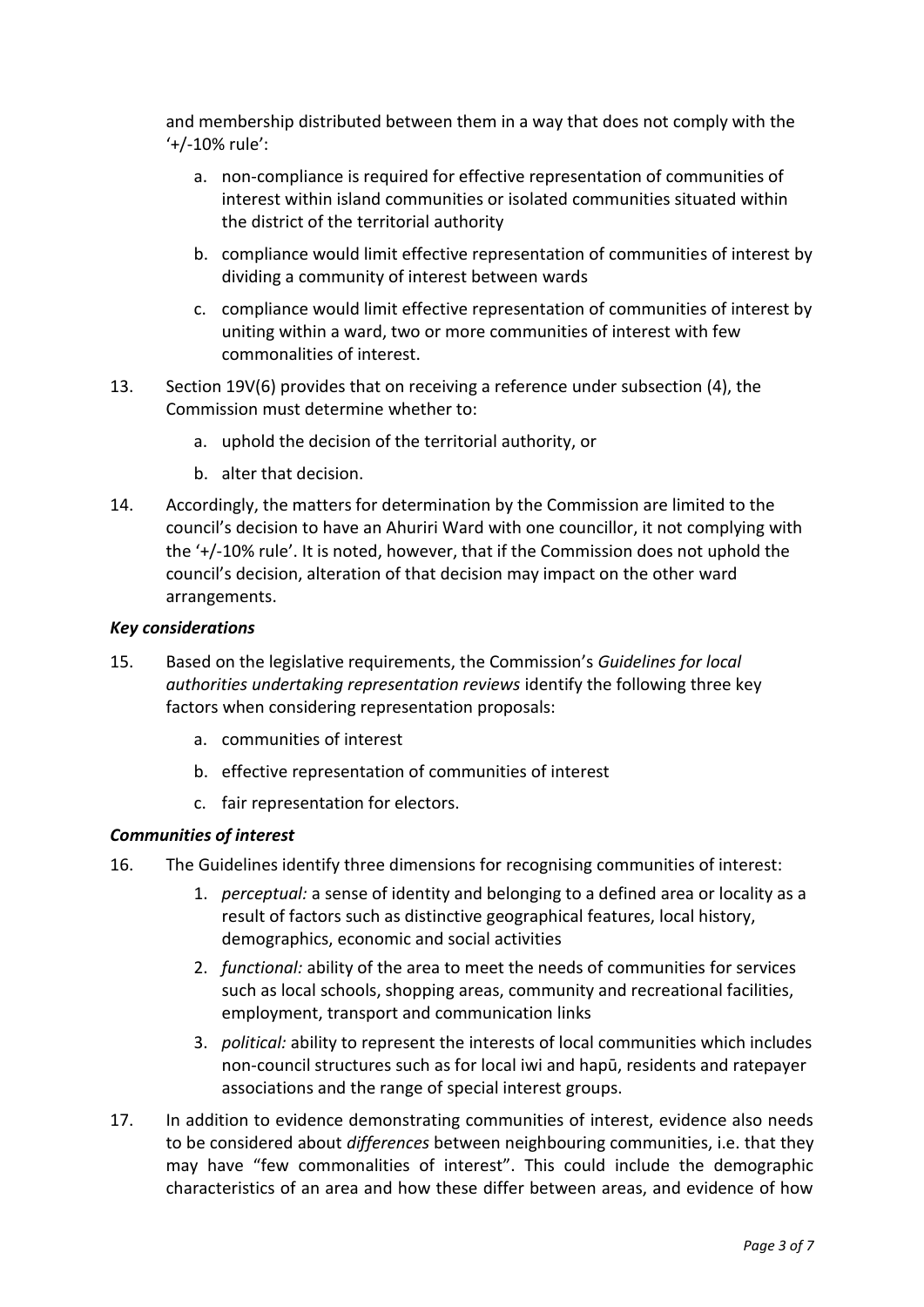different communities rely on different services and facilities. Equally it could include the issues faced by different communities.

### *Effective representation of communities of interest*

- 18. Section 19T of the Act requires that the Commission ensures that:
	- a. the election of members of the council will provide effective representation of communities of interest in the district
	- b. ward boundaries coincide with the boundaries of the current statistical meshblock areas determined by Statistics New Zealand and used for parliamentary electoral purposes
	- c. so far as is practical, ward boundaries coincide with community boundaries.
- 19. The Commission's Guidelines note that what constitutes effective representation will be specific to each local authority but that the following factors should be considered to the extent possible:
	- a. avoiding arrangements that may create barriers to participation, such as at elections by not recognising residents' familiarity and identity with an area
	- b. not splitting recognised communities of interest between electoral subdivisions
	- c. not grouping together two or more communities of interest that share few commonalities of interest
	- d. accessibility, size and configuration of an area including access to elected members and vice versa.
- 20. Waitaki District has had a ward system of representation since its constitution in 1989 and the present four ward system, existing since 2007, can be seen to be very familiar to residents.
- 21. The council's argument in support of the Ahuriri Ward (both as a separate ward and as a ward based on the proposed boundaries) are as follows:<sup>2</sup>
	- *There is a community of interest between those in the Duntroon area and the balance of the Ahuriri Ward in that the links between them are stronger than other links*
	- *Altering the boundaries of the Ahuriri Ward further to make it compliant would limit effective representation of communities of interest by dividing a community of interest between wards*
	- *The Ahuriri Ward comprises a number of isolated communities and consequently needs a separate councillor to be effectively represented*
	- *The extended area proposed for the Ahuriri Ward is included in the identified outstanding natural landscape area*

 $\overline{a}$ <sup>2</sup> Minutes of Waitaki District Council meeting 30 October 2018.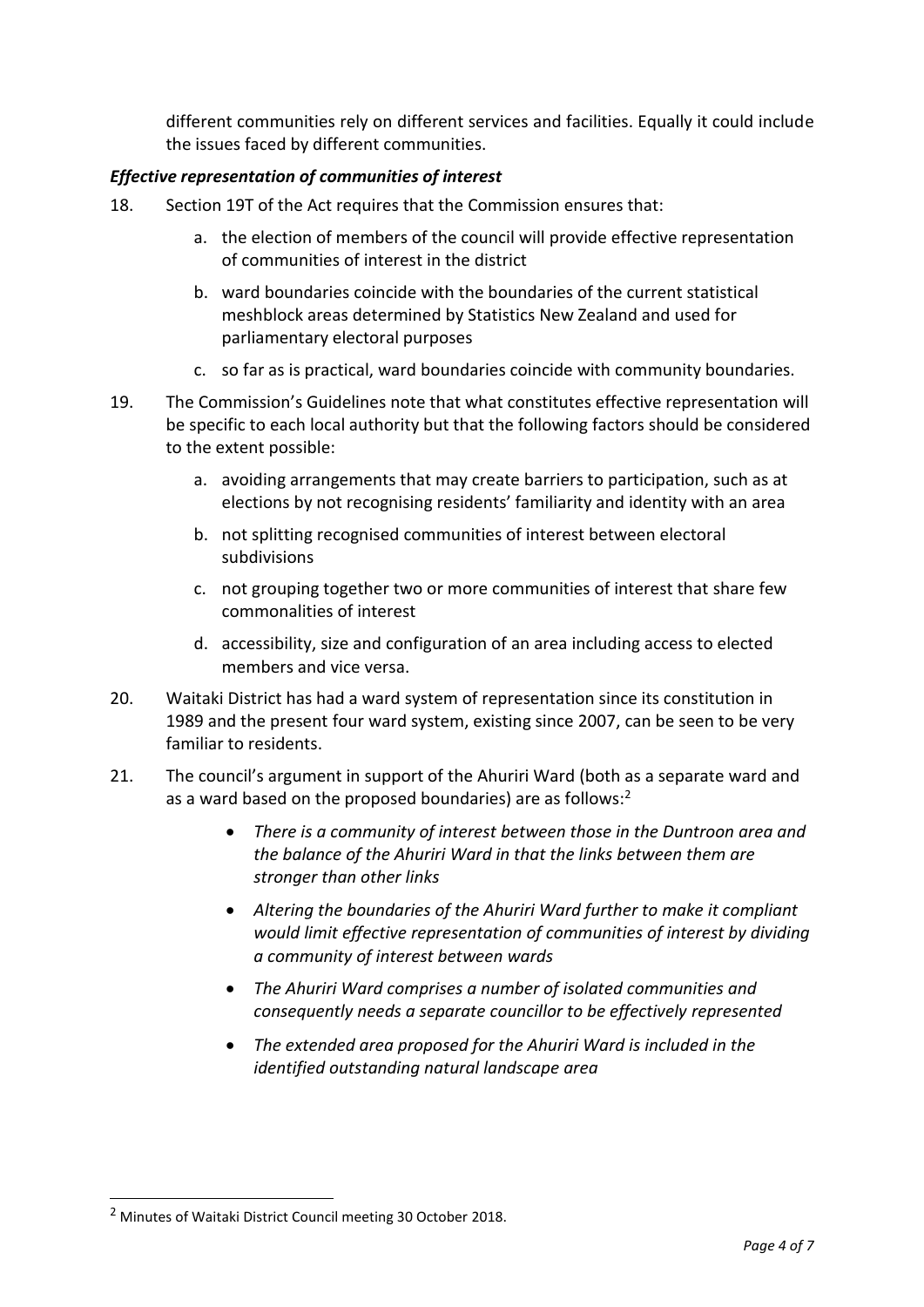- *There is considerable growth in tourism and holiday activity in a number of the key isolated communities within the Ahuriri Ward (e.g. Omarama, Otematata, Kurow and Ohau) that results in them having much larger population bases during the summer months, and in them having a unique identity within the Ahuriri Ward and the Waitaki District as a whole that needs separate representation for effective representation to be achieved.*
- 22. The council's argument, therefore, is based on the distinctive character of the Ahuriri Ward, its isolation and the linkage between Duntroon and communities already in the ward.
- 23. To this the Commission would add that the proposed new ward boundary is the boundary between the Canterbury and Otago regions, and a catchment boundary. It is therefore both an administrative and functional boundary and a geographic boundary. Although not constituting a precise boundary in this respect it also helps mark the transition in topography and in a change of framing type from intensive to extensive pastoralism.

### *Fair representation for electors*

- 24. Section 19V(2) of the Act requires that, with certain prescribed exceptions, the population of each ward divided by the number of members to be elected by that ward produces a figure of no more than 10 per cent greater or smaller than the population of the district divided by the total number of elected members (the '+/- 10% rule').
- 25. The prescribed exceptions are where:
	- a. non-compliance is required for effective representation of communities of interest within island communities or isolated communities situated within the district of the territorial authority
	- b. compliance would limit effective representation of communities of interest by dividing a community of interest between wards
	- c. compliance would limit effective representation of communities of interest by uniting within a ward, two or more communities of interest with few commonalities of interest.
- 26. We have concluded that each of these are to some degree relevant to the situation of the Ahuriri Ward.
- 27. We do not consider the entire Ahuriri Ward to be isolated. However, we consider that parts of the ward are isolated. The most northerly settled part of the ward, north of Lake Ohau, is 140 kilometres from the proposed new southern boundary, and 172 kilometres from Oamaru. Other parts of the north of the ward are equally remote. This has a definite impact on the ability for the ward to receive effective representation.
- 28. If full compliance with the '+/-10% rule' were to be achieved there are two options for doing this – including additional areas in the Ahuriri Ward or combining it with the Corriedale Ward. We do not consider that either are practicable.
- 29. We examined briefly the extent of the additional area that would need to be added to the Ahuriri Ward to achieve compliance. The minimum area required would result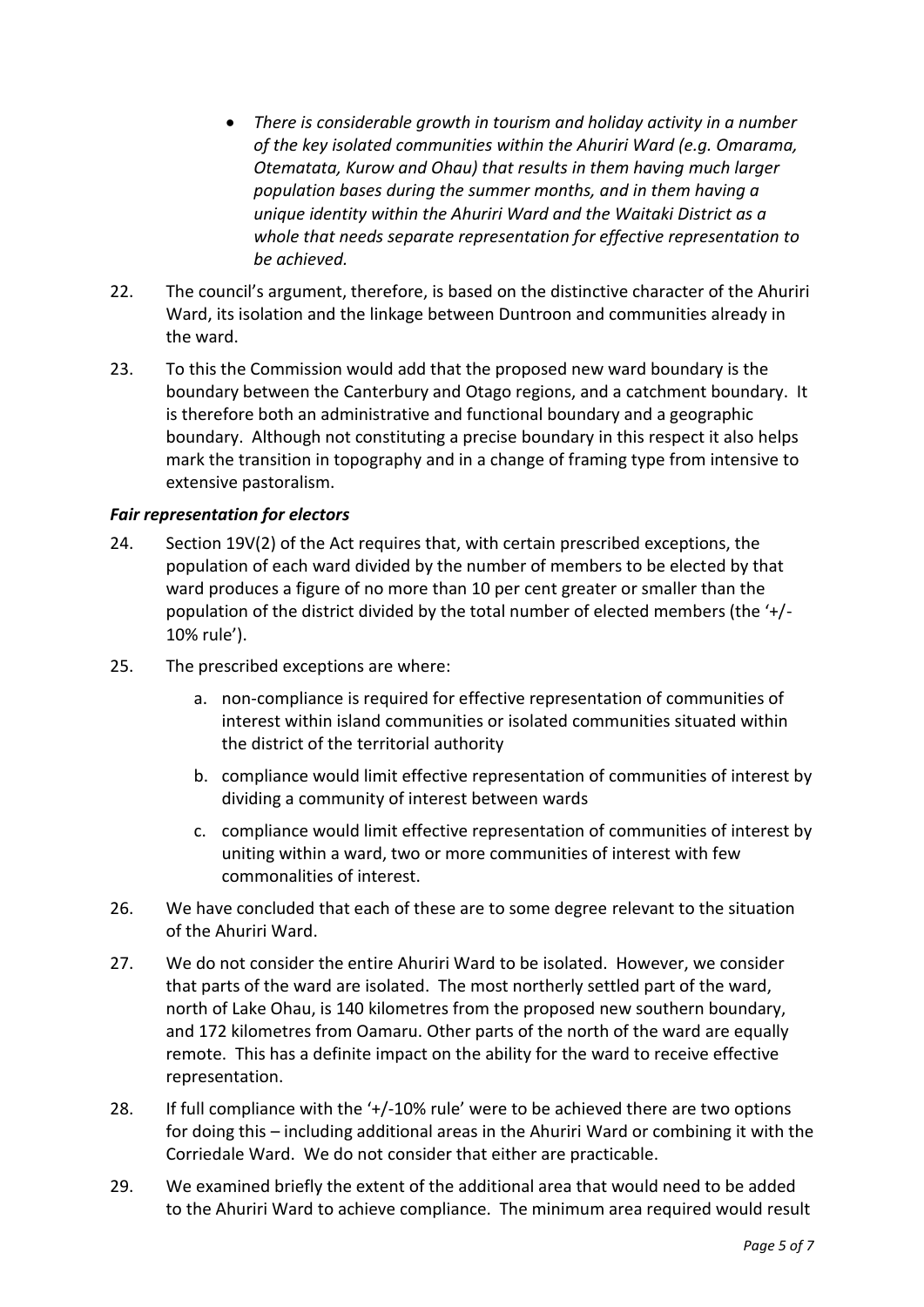in an arbitrary boundary cutting through communities of interest. Transferring larger areas would cut further into the broader community of interest, and commonality of interest, making up the Corriedale Ward.

- 30. Combining the two wards would result in a very large ward. The distance on main roads alone from one end of the ward to the other would be 198 kilometres. The issue of isolation, referred to in paragraph 27, would be exacerbated if the wards were to be combined. The combination of the two wards, both large areas by themselves, would also combine two distinct groupings of community of interest. In our view this would limit effective representation of the communities of interest involved.
- 31. Based on that analysis we agree that the council's proposal that the Ahuriri Ward not comply with section 19V(2) be endorsed.

### **Commission's determination**

- 32. Under section 19R of the Local Electoral Act 2001, the Commission upholds the decision of the Waitaki District Council not to comply with the section 19V(2) +/-10% fair representation requirement in respect of the Ahuriri Ward, as compliance would limit effective representation of communities of interest by either dividing a community of interest between wards or by uniting within a ward two communities of interest with few commonalities of interest.
- 33. Accordingly, for the triennial Waitaki District elections to be held on 12 October 2019, there will continue to Ahuriri, Oamaru, Waihemo and Corriedale wards, subject to the transfer an area from Corriedale Ward to Ahuriri Ward, electing one, six, one and two councillors respectively.
- 34. Therefore, for those elections for the Waitaki District Council the following arrangements will apply:
	- 1. Waitaki District, comprising the area delineated on LG-068-2019-W-1, deposited with the Local Government Commission, will be divided into four wards.
	- 2. Those four wards will be:
		- a) Ahuriri Ward, comprising the area delineated on LG-068-2019-W-2, deposited with the Local Government Commission
		- b) Oamaru Ward, comprising the area delineated on SO 24253, deposited with Land Information New Zealand
		- c) Waihemo Ward, comprising the area delineated on SO 24254, deposited with Land Information New Zealand
		- d) Corriedale Ward, comprising the area delineated on LG-068-2019- W-3, deposited with the Local Government Commission.
	- 3. The council will comprise a mayor and 10 councillors elected as follows:
		- a) 1 councillor will be elected by the electors of Ahuriri Ward
		- b) 6 councillors will be elected by the electors of Oamaru Ward
		- c) 1 councillor will be elected by the electors of the Waihemo Ward
		- d) 2 councillors will be elected by the electors of the Corriedale Ward.